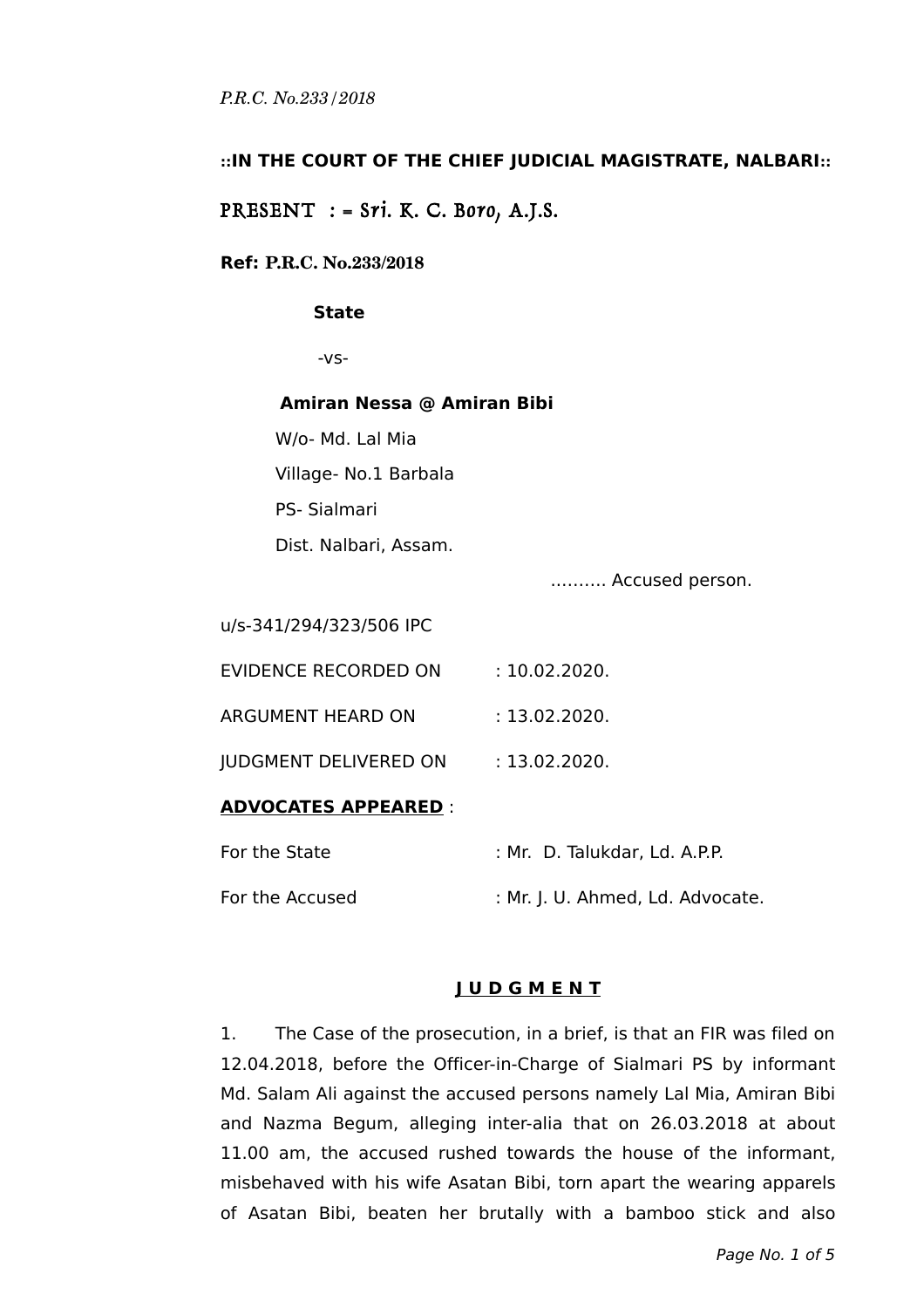threatened to kill her. She somehow rescued herself from the clutch of the accused and was undergoing treatment at Mukalmua Hospital. There was delay in filing the ejahar as they were waiting for solution from village bichar. Hence, the case.

2. On receiving the case, the Officer-in-Charge of Sialmari P.S. registered Sialmari P.S. Case No.12/2018 u/s-448/354(B)/427/325/506/34 IPC and started investigation. On completion of investigation the I.O laid charge-sheet against accused Amiran Nesa u/s-341/294/323/506 IPC vide CS No.09/2018 dated 06.05.2018.

3. The CR was transferred to the court of Ld. J.M.F.C, Nalbari for disposal. In pursuance of the process issued, the accused appeared before the Court and on her appearance, the copies of the case as per the mandate of law u/s-207 Cr.P.C. were furnished to the accused. Thereupon prima facie case was found against the accused person u/s 341/294/323/506 IPC and the substance of accusation u/s 341/294/323/506 IPC was explained to the accused and she was asked whether she would plead guilty of the offences charged or claimed to be tried. She had pleaded not guilty and claimed to be tried. Later on, the CR was transferred to court of Ld. S.D.J.M.(S), Nalbari and then to this Court for disposal.

4. During the trial, the prosecution side examined one (1) witness. 313 Cr.P.C. statement of accused person was dispensed with. The defence side declined to adduce any evidence.

5. I have heard the argument of both the sides.

# **POINTS FOR DETERMINATION**

 • Whether the accused person namely Amiran Bibi on 26.03.2018, at about 11.00 am, at village No.1 Barbala under Sialmari PS, voluntarily obstructed informant's wife Asatan Bibi so as to prevent her from proceeding in the direction in which she had right to proceed and thereby committed an offence punishable u/s-341 I.P.C ?

Whether the accused person on the above mentioned date, time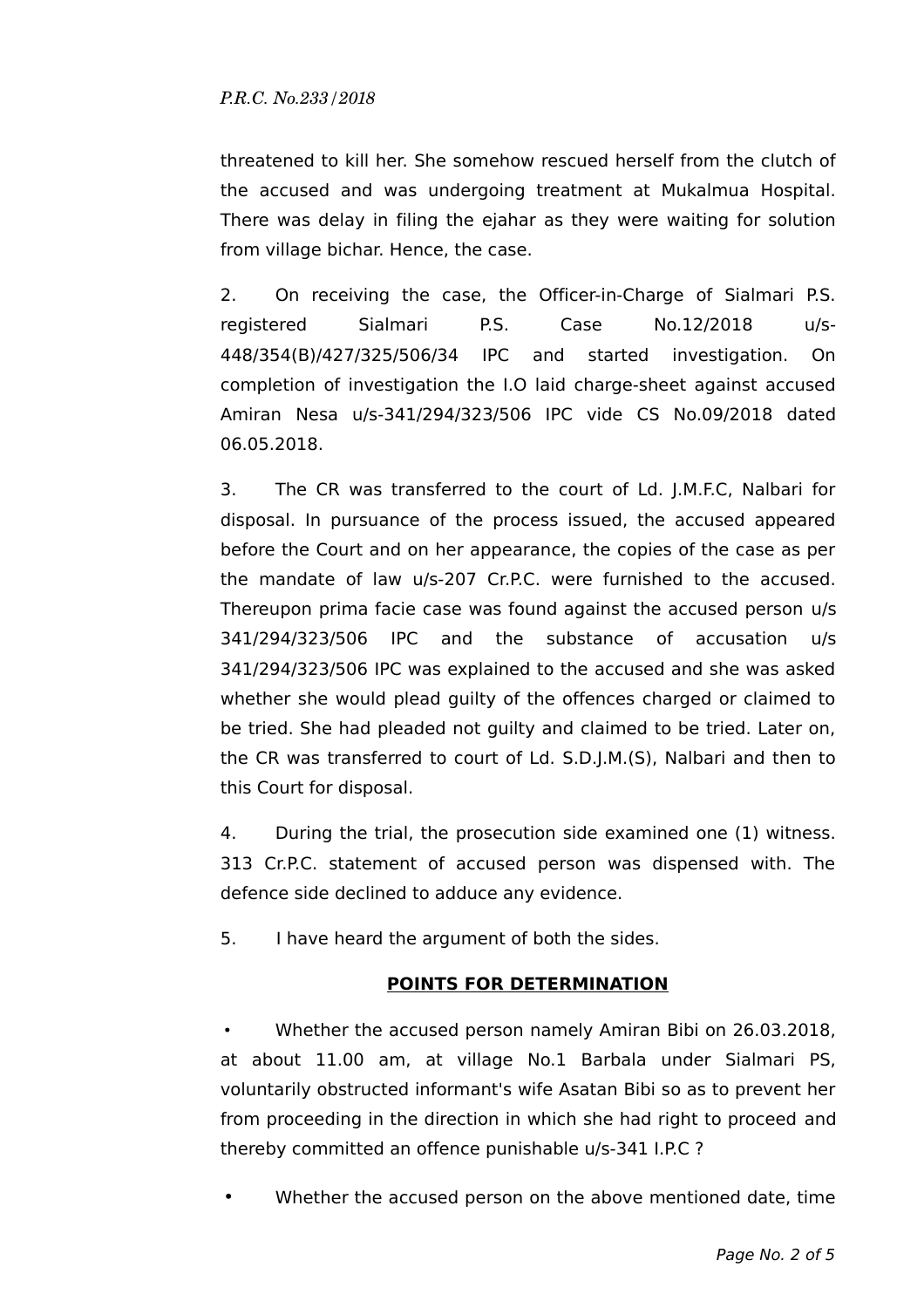and place, voluntarily caused hurt to informant's wife Asatan Bibi and thereby committed an offence punishable u/s 323 I.P.C. ?

• Whether the accused person on the above mentioned date, time and place, uttered obscene words in public place causing annoyance to informant's wife Asatan Bibi and thereby committed an offence punishable u/s 294 I.P.C.?

• Whether the accused person on the above mentioned date, time and place, committed criminal intimidation by threatening the informant's wife in order to cause alarm to her and thereby committed an offence punishable u/s-506 IPC ?

# **DISCUSSION, DECISION AND REASONS**

6. PW.1 is Md. Salam Ali, informant. He deposed that the incident occurred about two years ago. There was a quarrel between his children and the children of the accused person and later on, due to this, his wife and the accused also got engaged into an altercation. No marpit took place between his wife and the accused. His wife did not sustain any kind of injury. Accused also filed a case upon them on the same incident. Now the matter has been compromised. Ext.1 is the FIR and Ext.1(1) is his signature.

7. During cross-examination, he deposed that he has no objection if the accused person is acquitted.

8. These are the materials on record.

9. From the materials on record, it is found that PW.1 i.e. informant has not implicated the accused person of commission of offence u/s-341/294/323/506 IPC. He has merely stated that on the day of the incident, his wife and the accused got engaged into an altercation due to quarrel of their children. Later on, both the sides filed FIR. The informant further stated that his wife has not sustained any kind of injury. The sole prosecution witness has not stated anything incriminating material regarding the incident against the accused person. He also goes to state that now the matter has been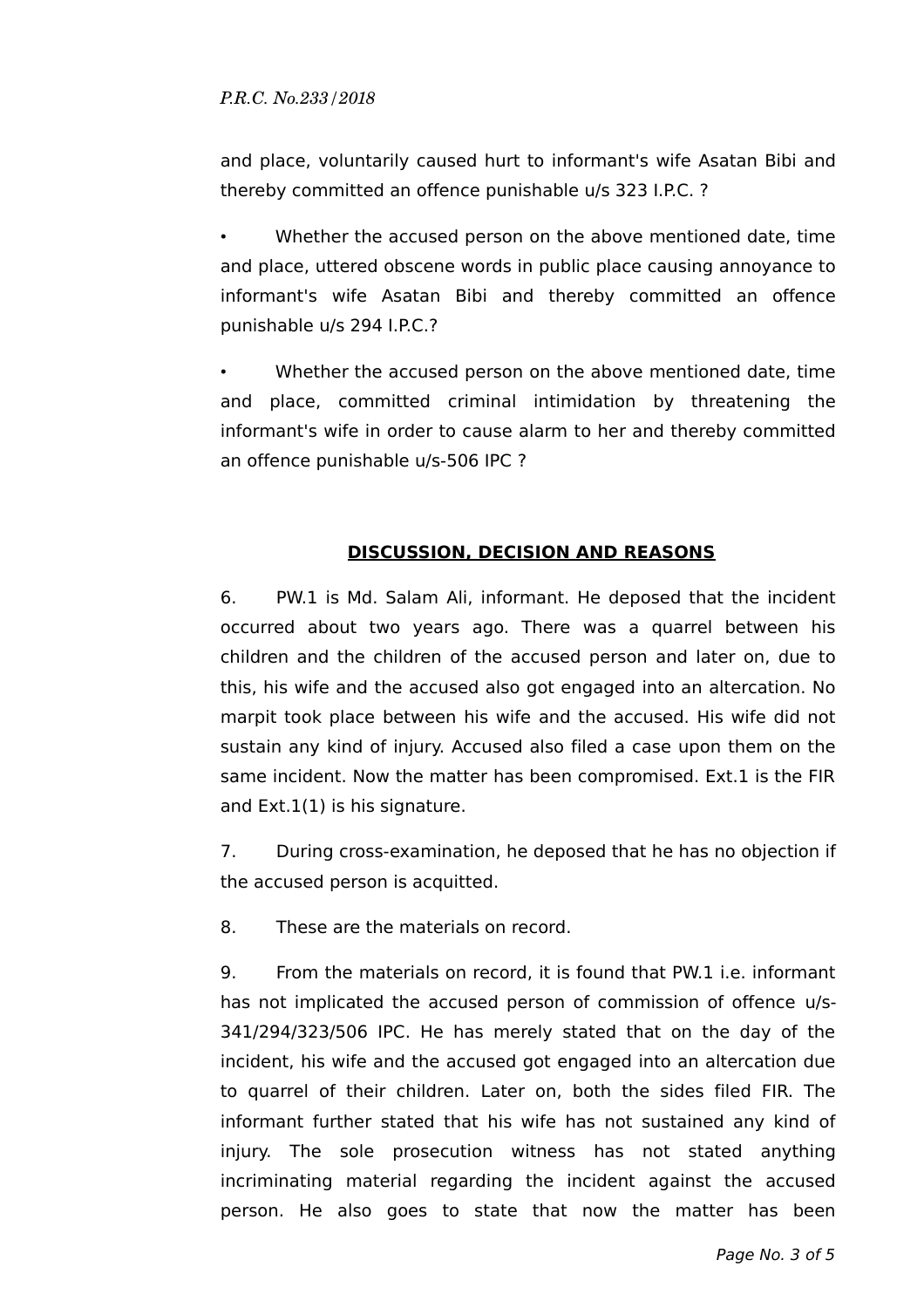compromised and he has no objection if the accused person is acquitted.

10. The evidence on record does not lucidly portray the necessary elements required to constitute offences u/s-341/323/294/506 IPC. The prosecution has failed to prove the guilt of the accused person beyond all reasonable doubt.

11. In the backdrop of the entire evidence on record and taking into account the facts and circumstances of the case, the accused person namely Amiran Bibi @ Nessa is acquitted of the offences u/s-341/323/294/506 IPC and set at liberty forthwith.

12. Bail bond will remain in force till expiry of the appellate period.

13. Judgment is written in separate sheets and delivered in open court.

Given under my hand and seal of this court on this the  $13<sup>th</sup>$  day of February, 2020.

> **(Sri K.C. Boro) Chief Judicial Magistrate Nalbari**

Dictated and corrected by me

#### **(Sri K.C. Boro) Chief Judicial Magistrate Nalbari**